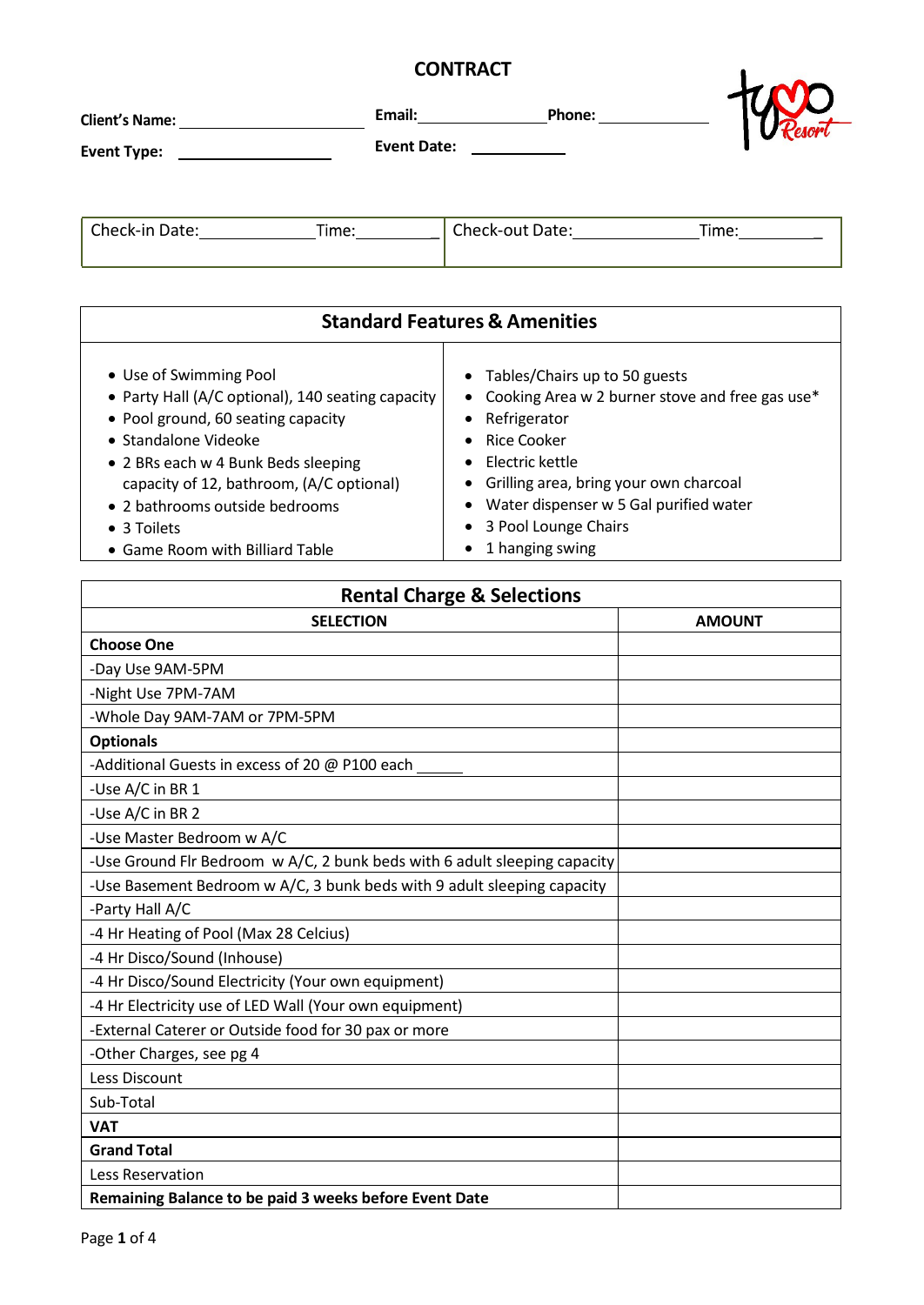## **TERMS & CONDITIONS**

- Fri/Sat/Sunday events require a minimum of 100 pax
- A security deposit is required upon check-in. It is **P2,500** for 30 or fewer pax, **P5,000** if more than 30 but fewer than 80 pax and **P10,000** for 80 or more pax. The security deposit will be used as payment for any loss and damage caused to the premises and its property. Under Management's discretion, an additional payment may still be demanded from the client if the security deposit is not enough. Unused portion shall be returned upon checkout.
- 50% down payment of the total cost of the booking is required to secure the reservation of the date desired. This payment is not refundable if the event is canceled or Client decides to change the date of the reservation**.**
- The booking will be cancelled and the down payment will be forfeited if full payment is not received 3 weeks from the Event Date
- The subdivision where the resort is located requires a complete guest list submitted no later than 3 days prior to the event. Only guests included in the list and submitted on time will be permitted entry in the guard house.
- Disposal of garbage/trash for staycation bookings
	- No trash should be left in the premises. Clients are expected to bring their trash with them when they leave
	- A **P1,000** fee will be assessed upon check-out for non-compliance
- External Caterer or Outside Food for 30 pax or more
	- A **P10,000** fee will be charged from the Client if food is not catered by Tyvo Catering
	- A **P2,500** bond from the **External Caterer** will also be collected and is required a week prior to the event
	- The bond will be forfeited if garbage/trash is not properly disposed or if the caterer does not pick-up their items by the end of the event. Any caterer belongings will be disposed-off outside the premise if not collected by the end of the event.
- Attaching anything on the walls and ceilings are not allowed. A P2,000 fee will be assessed for non-compliance.
- Early check-in/late check-out are only allowed if there are no guests before or after the event. There is a P1,000 /30 mins fee should guest be allowed to do early check-in/late check-out. Full security deposit will be forfeited should guest overstay without approval from Management.
- Additional payment may apply for appliances brought in by guests that may consume more electricity such as sound system, lighting, etc. Clients must consult with the resort management with regards to any other arrangements required.
- There are no security guards in the premises. It is the client's responsibility to ensure that only authorized/invited guests will be allowed to enter the premises.
- No eating and drinking in the bedrooms.
- The city has a quiet hours ordinance, no loud music/shouting allowed outside the party hall after 10PM
- Sounds/Music outside the party hall can be operated until 11PM only. The standalone Videoke machine can only be operated until 1AM**.** The party hall doors should be closed between 11PM-1AM if it will continually be used.
- KTV and Billiard/Game room will be closed and not available for use between 1AM 9AM.
- Strictly NO SMOKING in the party hall and all rooms including toilets.
- Tyvo Resort will not be responsible for cancellations in case of force majeure, measures of any government authority, unrest, war, natural calamities, disasters or other unforeseen situations such as but not limited to weather change, water and power interruptions.
- Only the following items will be operational during power interruptions: Swimming Pool, Party Hall lights and fans, Portable Bluetooth speaker, Bedroom lights and fans, Basement lights and fans.
- Fees to the use of A/C will be pro-rated during power interruptions.
- NO Scandalous behavior from excessive consumption of alcohol, arguments, & any other causes that will disturb the community or violate the ordinance & law of the home owner's association & city government are allowed.
- It is expected that guests display proper behavior during their entire stay. Any activity that might conduce or lead to disturbance, trouble, harm, and danger within the premises and among guests will not be tolerated.
- Fire arms, illegal drugs, hazing, and other form of illegal activities prohibited by law are NOT ALLOWED.
- Using fireworks without city hall safety permit & Tyvo approval will result in forfeiture of the security deposit.

Page **2** of 4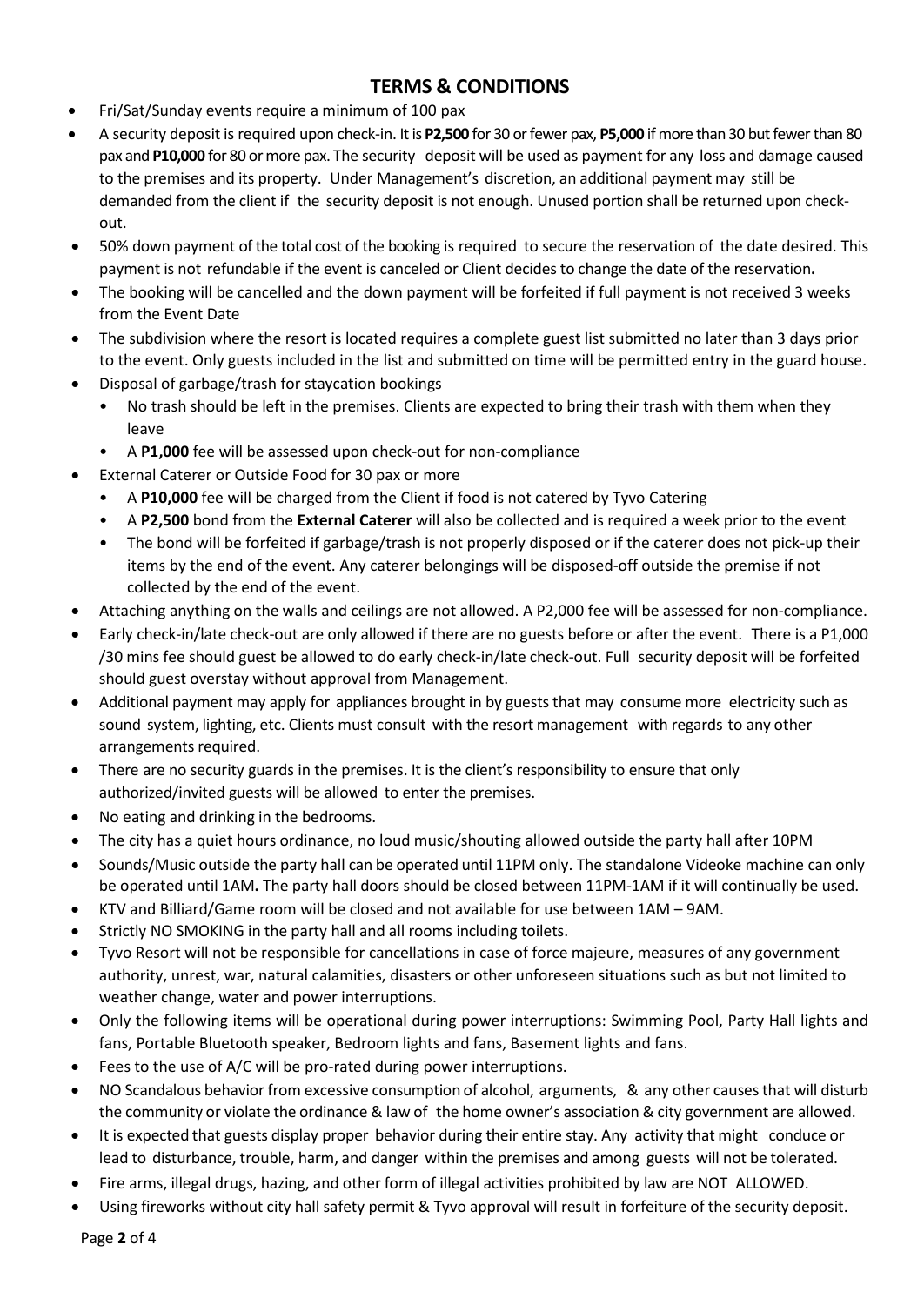## **SWIMMING POOL/PREMISES RULES & REGULATIONS**

- All children in the pool area must have adult supervision.
- Guests must wear properswimwear when using the swimming pool. No Maongs, colored shirts or basketball shorts.
- Diving, Running and Rough Play are not permitted.
- Shower before using the swimming pool.
- Persons under the influence of alcohol/drugs are not allowed to use the swimming pool.
- Consumption of food, beverages, and tobacco products in the swimming pool are prohibited.
- Bottles, glass and other hazardous objects are prohibited within the pool area or bathroom facilities.
- Persons suffering from any disease or with open cuts, sores or bandages are not permitted to use the swimming pool.
- Animals are prohibited in the pool or on pool deck.
- Litter and garbage should be disposed properly using the trash bins provided.
- Firearms and other hazardous weapons are strictly prohibited in the premises.
- No kinds of ornaments can be used in the swimming pool

## **DISCLAIMER**

- **The establishment is not responsible for any loss or damage of personal belongings of the guests.**
- The owners and staff of Tyvo Resort are not liable for any accident, injury, illness or death that may occur or **sustained during theirstay. There are no Life Guardsin the premises.**

The Management hasthe right to **TERMINATE** the ongoing agreement and event due to **non-compliance** of ALL or ANY of the terms and conditions of this contract. Guests agree to immediately leave the premises should this arise.

We hope that you'll have a pleasant stay and we look forward to serving you again.

By signing below, I and the same state of the state of the state of the state of the state of the state of the state of the state of the state of the state of the state of the state of the state of the state of the state o all terms and conditions stated in this contract. I will be responsible for all the actions of all the guests for this event.

**Signature & Date**

Accepted by

**Authorized Manager & Date**